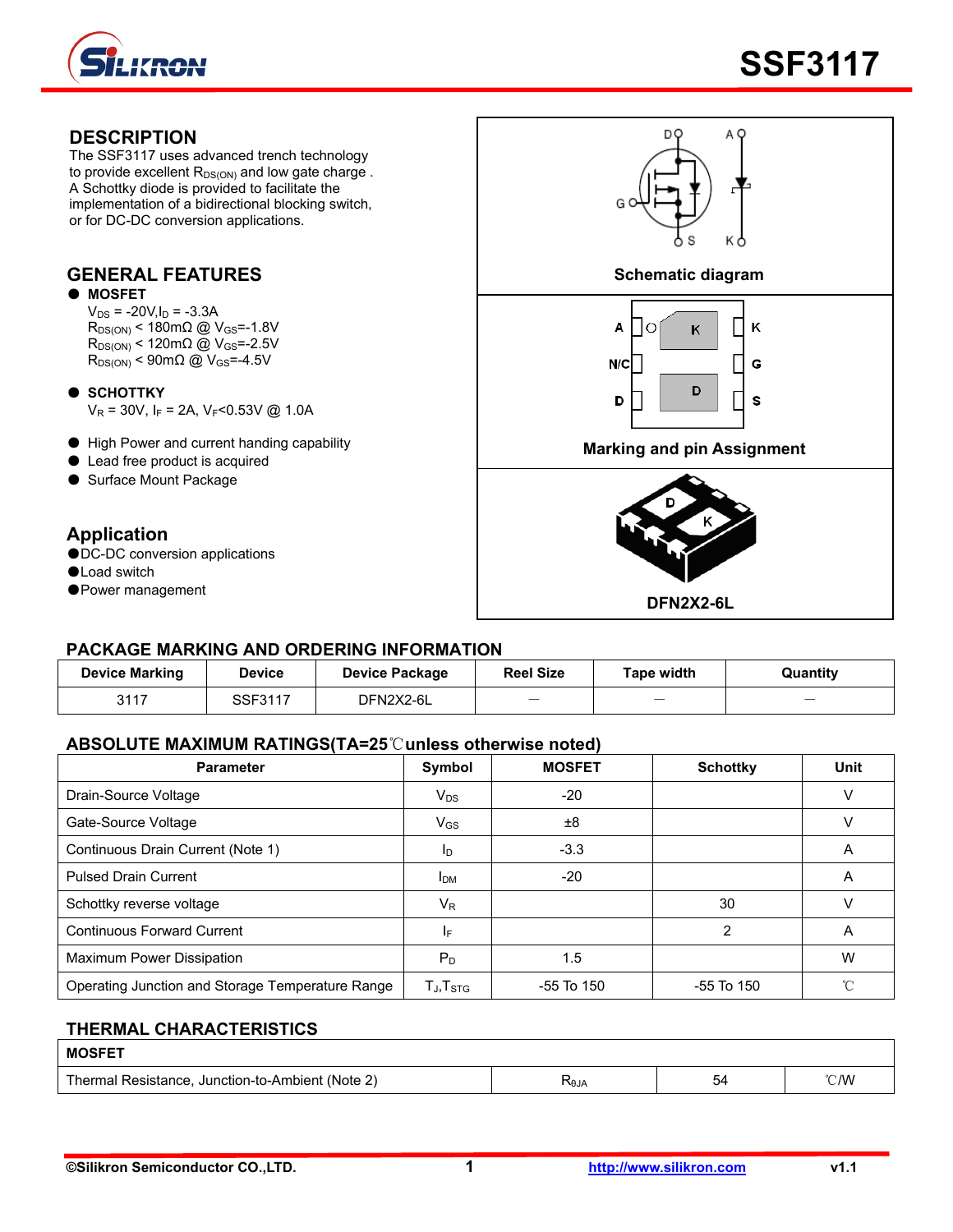

| ELECTRICAL CHARACTERISTICS (TA=25℃ unless otherwise noted) |                          |                                                           |        |            |            |             |  |
|------------------------------------------------------------|--------------------------|-----------------------------------------------------------|--------|------------|------------|-------------|--|
| <b>Parameter</b>                                           | Symbol                   | <b>Condition</b>                                          | Min    | <b>Typ</b> | <b>Max</b> | <b>Unit</b> |  |
| <b>OFF CHARACTERISTICS</b>                                 |                          |                                                           |        |            |            |             |  |
| Drain-Source Breakdown Voltage                             | <b>BV<sub>DSS</sub></b>  | $V_{GS}$ =0V I <sub>D</sub> =-250µA                       | $-20$  |            |            | $\vee$      |  |
| Zero Gate Voltage Drain Current                            | <b>l</b> <sub>pss</sub>  | $V_{DS}$ =-16V, $V_{GS}$ =0V                              |        |            | $-1$       | μA          |  |
| Gate-Body Leakage Current                                  | I <sub>GSS</sub>         | $V_{GS} = \pm 8V$ , $V_{DS} = 0V$                         |        |            | ±100       | nA          |  |
| <b>ON CHARACTERISTICS (Note 3)</b>                         |                          |                                                           |        |            |            |             |  |
| Gate Threshold Voltage                                     | $V_{GS(th)}$             | $V_{DS} = V_{GS}I_D = -250\mu A$                          | $-0.4$ | $-0.7$     | $-1.0$     | $\vee$      |  |
|                                                            |                          | $V_{GS} = -4.5V$ , $I_D = -2.0A$                          |        | 67         | 90         |             |  |
| Static Drain-Source On-Resistance                          | $R_{DS(ON)}$             | $V_{GS} = -2.5V$ , $I_D = -2.0A$                          |        | 91         | 120        | $m\Omega$   |  |
|                                                            |                          | $V_{GS}$ =-1.8V, $I_{D}$ =-1.6A                           |        | 130        | 180        |             |  |
| Forward<br>Transconductance                                | <b>g</b> <sub>FS</sub>   | $V_{DS} = -5V, I_D = -2.0A$                               |        | 3.1        |            | $\mathbf S$ |  |
| <b>DYNAMIC CHARACTERISTICS (Note4)</b>                     |                          |                                                           |        |            |            |             |  |
| Input Capacitance                                          | $C_{\text{lss}}$         |                                                           |        | 530        |            | <b>PF</b>   |  |
| <b>Output Capacitance</b>                                  | $C_{\text{oss}}$         | $V_{DS}$ =-10V, $V_{GS}$ =0V,<br>$F=1.0MHz$               |        | 90         |            | PF          |  |
| Reverse Transfer Capacitance                               | C <sub>rss</sub>         |                                                           |        | 55         |            | PF          |  |
| <b>SWITCHING CHARACTERISTICS (Note 4)</b>                  |                          |                                                           |        |            |            |             |  |
| Turn-on Delay Time                                         | $t_{d(on)}$              |                                                           |        | 5.5        |            | nS          |  |
| Turn-on Rise Time                                          | $t_{r}$                  | $V_{DD}$ =-10V, $I_D$ =-2.0A                              |        | 15         |            | nS          |  |
| Turn-Off Delay Time                                        | $t_{d(off)}$             | $V_{GS}$ =-4.5V, R <sub>GEN</sub> =2.0 $\Omega$           |        | 19.8       |            | nS          |  |
| <b>Turn-Off Fall Time</b>                                  | $t_{\rm f}$              |                                                           |        | 21.6       |            | nS          |  |
| <b>Total Gate Charge</b>                                   | Q <sub>g</sub>           |                                                           |        | 5.5        | 6.2        | nC          |  |
| Gate-Source Charge                                         | $\mathsf{Q}_{\text{gs}}$ | $V_{DS}$ =-10V, $I_D$ =-2.0A,<br>$V$ <sub>GS</sub> =-4.5V |        | 1.0        | nC         |             |  |
| Gate-Drain Charge                                          | $Q_{\text{gd}}$          |                                                           |        | 1.4        |            | nC          |  |
| DRAIN-SOURCE DIODE CHARACTERISTICS                         |                          |                                                           |        |            |            |             |  |
| Diode Forward Voltage (Note 3)                             | <b>V<sub>SD</sub></b>    | $V_{GS} = 0V$ , $I_S = -1A$                               |        | $-0.84$    | $-1.0$     | V           |  |
| Reverse Recovery Time                                      | $\mathsf{T}_{\text{fr}}$ | $V_{GS} = 0 V$                                            |        | 16.2       |            | nS          |  |
| Reverse Recovery Charge                                    | $Q_{rr}$                 | $d_{\text{ISD}}/dt = 100$ A/us<br>$I_S = -1.0 A$          |        | 5.7        |            | nC          |  |
| <b>SCHOTTKY PARAMETERS</b>                                 |                          |                                                           |        |            |            |             |  |
| Forward Voltage Drop                                       | $V_F$                    | $I_F = 1.0A$                                              |        | 0.48       | 0.53       | $\vee$      |  |
| Maximum reverse leakage current                            | $I_{rm}$                 | $V_R = 30V$                                               |        | 5          | 10         | uA          |  |
| Junction Capacitance                                       | $C_T$                    | $V_R = 5V$ , f = 1.0 MHz                                  |        | 38         |            | pF          |  |

### **NOTES:**

**1.** Repetitive Rating: Pulse width limited by maximum junction temperature.

**2.** Surface Mounted on FR4 Board, t ≤ 10 sec.

**3.** Pulse Test: Pulse Width ≤ 300μs, Duty Cycle ≤ 2%.

**4.** Guaranteed by design, not subject to production testing.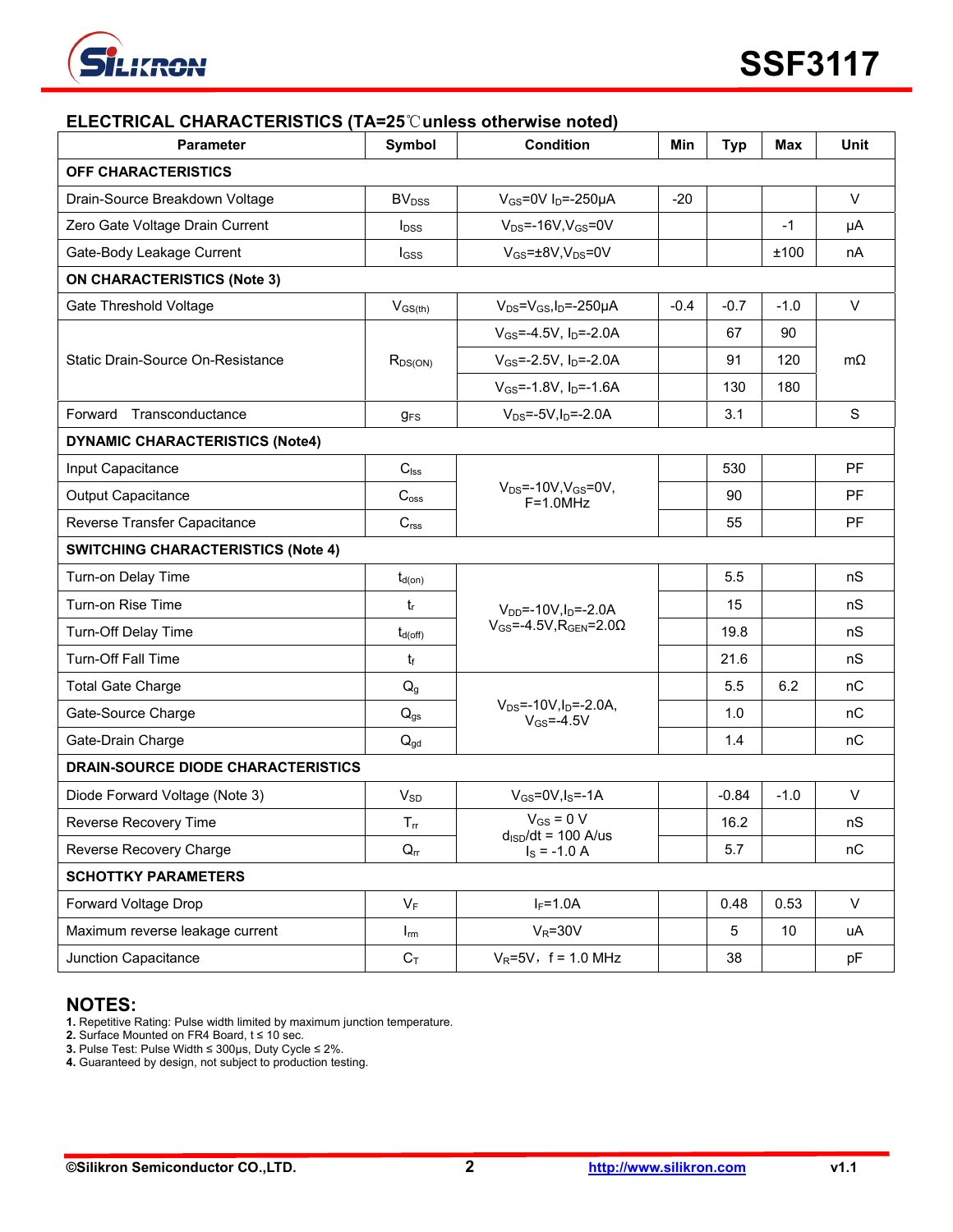





**Square Wave Pluse Duration(sec) Figure 3: Normalized Maximum Transient Thermal Impedanc**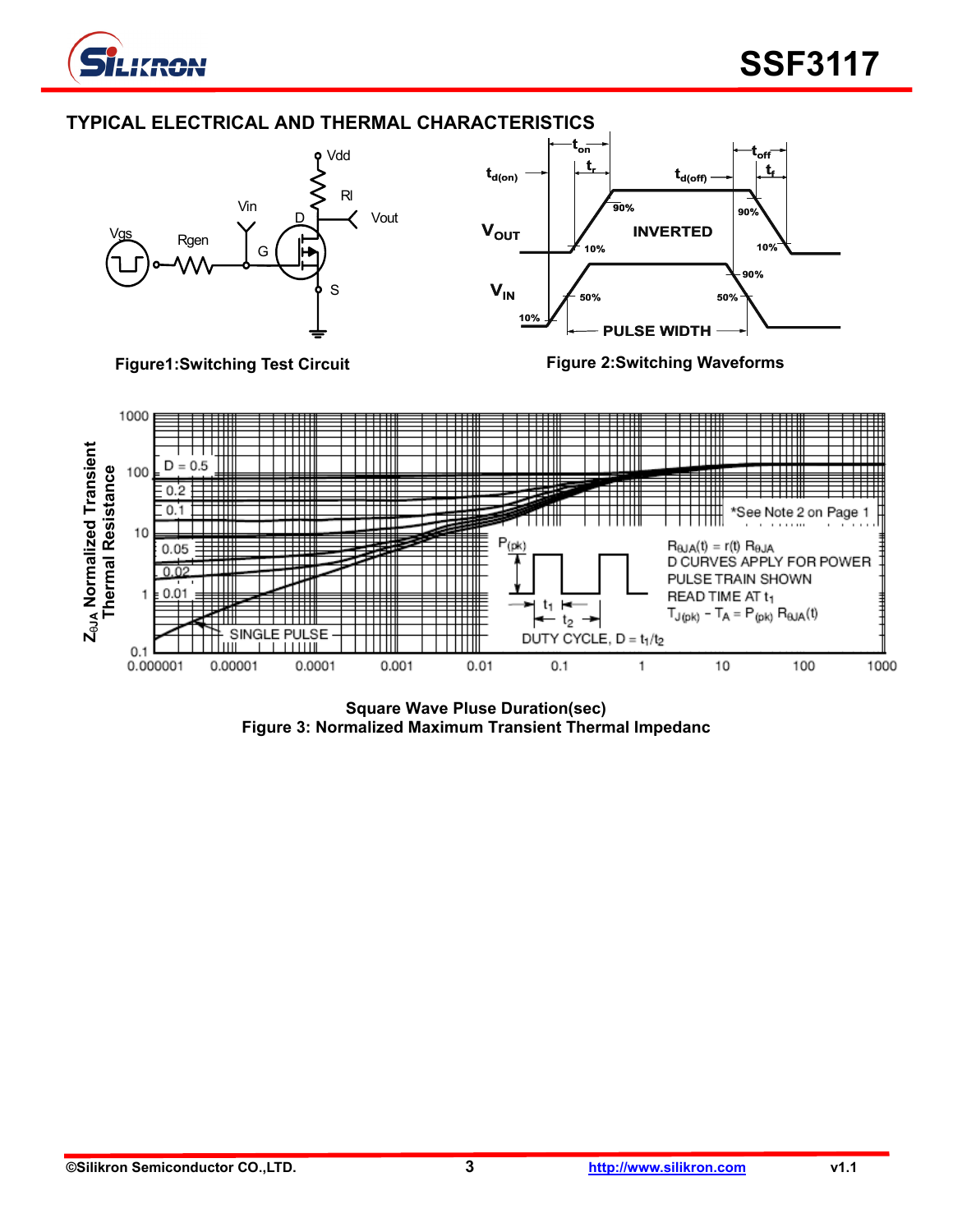

# **DFN2X2-6L PACKAGE INFORMATION**







**Side View** 

|                | <b>Dimensions In Millimeters</b> |             | Dimensions In Inches |             |  |
|----------------|----------------------------------|-------------|----------------------|-------------|--|
| Symbol         | Min.                             | Max.        | Min.                 | Max.        |  |
| A              | 0.700/0.800                      | 0.800/0.900 | 0.028/0.031          | 0.031/0.035 |  |
| A <sub>1</sub> | 0.000                            | 0.050       | 0.000                | 0.002       |  |
| A <sub>3</sub> |                                  | 0.203REF.   |                      | 0.008REF.   |  |
| D              | 1.924                            | 2.076       | 0.076                | 0.082       |  |
| Е              | 1.924                            | 2.076       | 0.076                | 0.082       |  |
| D <sub>1</sub> | 0.520                            | 0.720       | 0.020                | 0.028       |  |
| E1             | 0.900                            | 1.100       | 0.035                | 0.043       |  |
| k              |                                  | 0.200MIN.   |                      | 0.008MIN.   |  |
| $\mathbf b$    | 0.250                            | 0.350       | 0.010                | 0.014       |  |
| e              | 0.650TYP.                        |             | 0.026TYP.            |             |  |
|                | 0.174                            | 0.326       | 0.007                | 0.013       |  |

## **NOTES**:

- 1. Tolerance ±0.10mm (4 mil) unless otherwise specified
- 2. Package body sizes exclude mold flash and gate burrs. Mold flash at the non-lead sides should be less than 5 mils.
- 3. Dimension L is measured in gauge plane.
- 4. Controlling dimension is millimeter, converted inch dimensions are not necessarily exact.